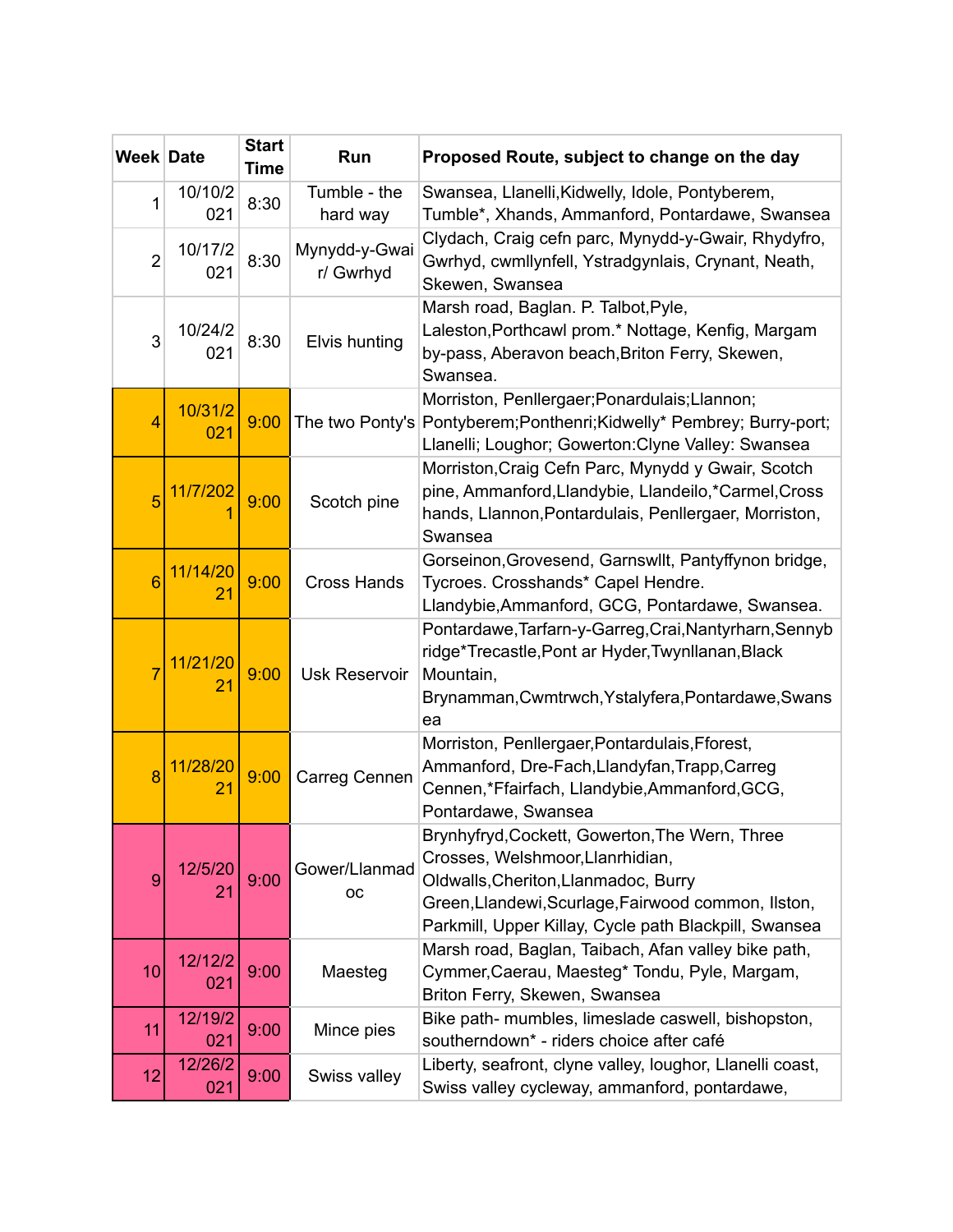|    |               |      |                          | swansea                                                                                                                                                                                                                  |
|----|---------------|------|--------------------------|--------------------------------------------------------------------------------------------------------------------------------------------------------------------------------------------------------------------------|
| 13 | 1/2/202       | 9:00 | Kidwelly                 | Brynhyfryd, Fforestfach, A4070 Loughor, Llanelli bike<br>path, Burryport.A484 Kidwelly,Llanelli, Bynea,A4070,<br>Loughor, Gowerton, B4295 Swansea.                                                                       |
| 14 | 1/9/202       | 9:00 | Gower                    | Brynhyfryd, Carmarthen road, Waunarlwydd, Gowerton,<br>Three Crosses, Fairwood common, Cefn Bryn,<br>Reynoldston, Knelston, Scurlage, Port<br>Eynon,*Scurlage, Burry<br>Green, Llanrhidian, Penclawdd, Gowerton, Swansea |
| 15 | 1/16/20<br>22 | 9:00 | The Mumbles<br>Hill(s)   |                                                                                                                                                                                                                          |
| 16 | 1/23/20<br>22 | 9:00 | Crosshands               | Morriston, Penllergaer, Pontardulais, Llanon, Cross<br>hands, Gorslas. L.L.O country Park,*<br>Carmel, Ffairfach,<br>Llandybie, Ammanford, GCG, Pontardawe, Swansea.                                                     |
| 17 | 1/30/20<br>22 | 9:00 | Ogmore &<br>Southerndown | Skewen, Baglan, Pyle, Kenfig Hill, Cefn<br>Cribbwr, Laleston,<br>Ewenny, St. Brides, Ogmore, * Ewenny, Laleston, Stormy<br>Down Pyle, Margam Aberavon, Baglan, Skewen,<br>Swansea                                        |
| 18 | 2/6/202       | 9:00 | Carreg Cennen            | Birchgrove, Pontardawe, GCG, Ammanford, Drefach, Tra<br>pp, Carreg Cennen,*<br>Ffairfach, Carmel, Crosshands, Llannon,<br>Pontardulais, Pontlliw, Penllergaer, Morriston, Swansea                                        |
| 19 | 2/13/20<br>22 | 9:00 | Rhossili                 | Brynhyfryd, Waunarlwydd, Gowerton, Crofty, Llanridian,<br>Burry Green, Scurlage, Rhossili,<br>llanmadoc*penclawdd,gowerton, waunaurlwydd,<br>Swansea                                                                     |
| 20 | 2/20/20<br>22 | 9:00 | Pontardulais             | Clydach, Craig-cefn-parc, Felindre, Pontardulais*<br>Grovesend, Gorseinon, Gowerton, Dunvant, Clyne,<br><b>Blackpill, Mumbles or Swansea</b>                                                                             |
| 21 | 2/27/20<br>22 | 9:00 | Port Eynon               | Gowerton, Three crosses, Welsh Moor, Bury Green,<br>Scurlage, Port Eynon Café. Return North Gower,<br>Fairwood common, bike path to Blackpill and<br>Swansea Marina                                                      |
| 22 | 3/6/202       | 9:00 | Maesteg                  | Marsh road, Skewen, Baglan, P.Talbot, Goytre, Bryn,<br>Maesteg, Llangynwyd. Ffordd y Gyffrith, Pyle, Margam<br>by-pass, Briton ferry, Skewen, Swansea                                                                    |
| 23 | 3/13/20<br>22 | 9:00 | <b>Seven Sisters</b>     | Ynystawe, Pontardawe, bike path to Banwen, Seven<br>Sisters, Crynant, B4242 Resolven, Glynneath, PNV*<br>rear of Angel, Banwen, Abercrave, Pontardawe,<br>Swansea.                                                       |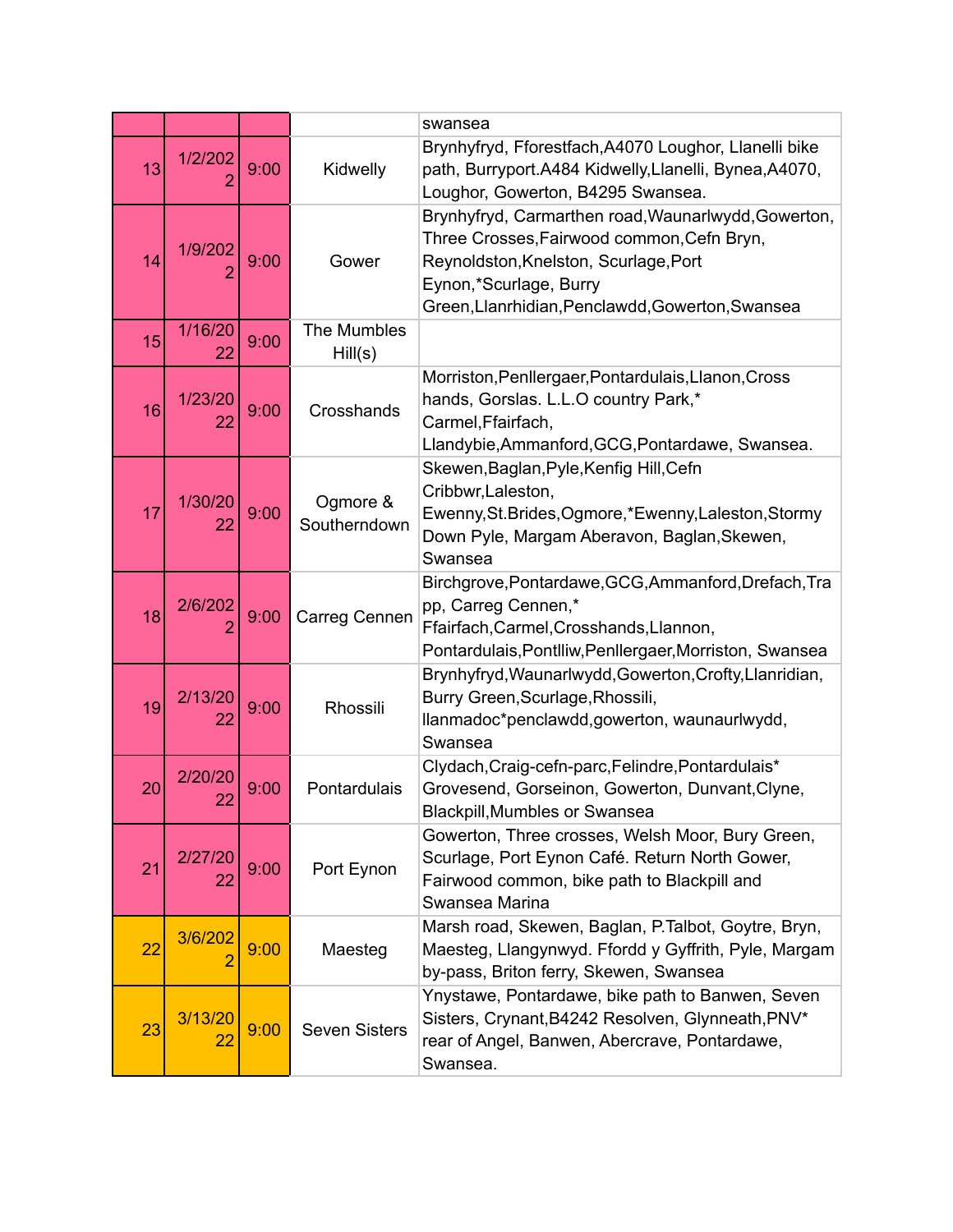| 24 | 3/20/20<br>22             | 9:00 | Ferryside                   | Brynhyfryd, Fforestfach, Loughor, Burryport, Kidwelly,<br>Ferryside,*Broadley,Kidwelly,Burryport,Loughor,<br>Gowerton, Swansea.                                                                                                                                                                                                                      |
|----|---------------------------|------|-----------------------------|------------------------------------------------------------------------------------------------------------------------------------------------------------------------------------------------------------------------------------------------------------------------------------------------------------------------------------------------------|
| 25 | 3/27/20<br>22             | 8:30 | Col de Caerau               | Skewen, P.Talbot, Pyle, Tondu, Maesteg, *Croeserw,<br>Afan Valley, Afan Argoed, Bike path to P. Talbot, Baglan,<br>Neath.(or Sardis, Cimla, Neath) Skewen, Swansea.                                                                                                                                                                                  |
| 26 | 4/3/202<br>$\overline{2}$ | 8:30 | <b>Heol Senni</b>           | Skewen, Neath valley, PNV, Ystradfellte, Heol Senni,<br>Defynnog, Sennybridge, *Trecastle, Moel Feity, Tafarn y<br>Garreg, Swansea valley, Pontardawe, Swansea.                                                                                                                                                                                      |
| 27 | 4/10/20<br>22             | 8:30 | Sennybridge                 | Ynystawe, A4067 Swansea valley, Tafern-y-Garreg,<br>Trecastle, Sennybridge,* Crai, Abercrave,<br>Pontardawe, Swansea                                                                                                                                                                                                                                 |
| 28 | 4/17/20<br>22             | 8:30 | <b>Talley Ho</b>            | swansea valley; pontardawe; Brynammam, BlackMt.,<br>Llangadog, Crugybar, Talley, Llandeilo*, ammanford,<br>Pontardulais, Penllergaer, Swansea                                                                                                                                                                                                        |
| 29 | 4/24/20<br>22             | 8:30 | Gower                       | Carmarthen Road, B4295 Waunarlwydd, Gowerton,<br>Penclawdd, Old Walls, Burry, Reynoldston*, Cefn<br>Bryn, Fairwood Common, Ilston, Parkmill, *A4118 Kittle,<br>B4436 Bishopston, Mumbles. Bay cycle path to<br>Swansea                                                                                                                               |
| 30 | 5/1/202                   | 8:30 | The great<br>glamorgan      | Liberty, Skewen, Baglan, Port Talbot, Pyle, Laleston,<br>Ewenny, Ogmore, St. Brides, St. Donat's, Llantwit<br>Major.*St.Athans, Lanes through to A48<br>Bonvilston, Welsh St. Donats, Aberthin, Cowbridge.*<br>B4270 to Llandow, Lanes back to Ewenny, Merthyr<br>Mawr, A48 Stormy Down, Pyle, P.Talbot Bypass,<br>Briton Ferry and Neath or Swansea |
| 31 | 5/8/202<br>2              | 8:30 | Deffynog<br>elbows in       | Swansea valley, Sennybridge*, Deffynog 18%, Devils<br>elbow, Ystradfelte, PNV, Neath valley. Skewen,<br>Swansea                                                                                                                                                                                                                                      |
| 32 | 5/15/20<br>22             | 8:30 | 3 Valleys<br>Anti-clockwise | Skewen, Baglan, P.talbot, Afan valley, Bwlch, Treorchy,<br>Penrhys B4512, Tylorstown, Maerdy,<br>Aberdare, Hirwaun, Glynneath. Neath valley, Neath,<br>Skewen, Swansea                                                                                                                                                                               |
| 33 | 5/22/20<br>22             | 8:30 | Gower                       | Swansea, Gowerton, Three crosses, Welshmoor,<br>Llanmadoc* Burry green, Port Eynon, Back lane to<br>penrice, penrice Hill, south gower road bishopston,<br>Caswell, Limeslade, Swansea                                                                                                                                                               |
| 34 | 5/29/20<br>22             | 8:30 | The century<br>ride         | Liberty, Skewen, Baglan, Port Talbot, Pyle, Laleston,<br>Ewenny, Ogmore, St. Brides, St. Donat's, Llantwit<br>Major.*St.Athans, Lanes through to A48<br>Bonvilston, Welsh St. Donats, Aberthin, Cowbridge.*<br>B4270 to Llandow, Lanes back to Ewenny, Merthyr                                                                                       |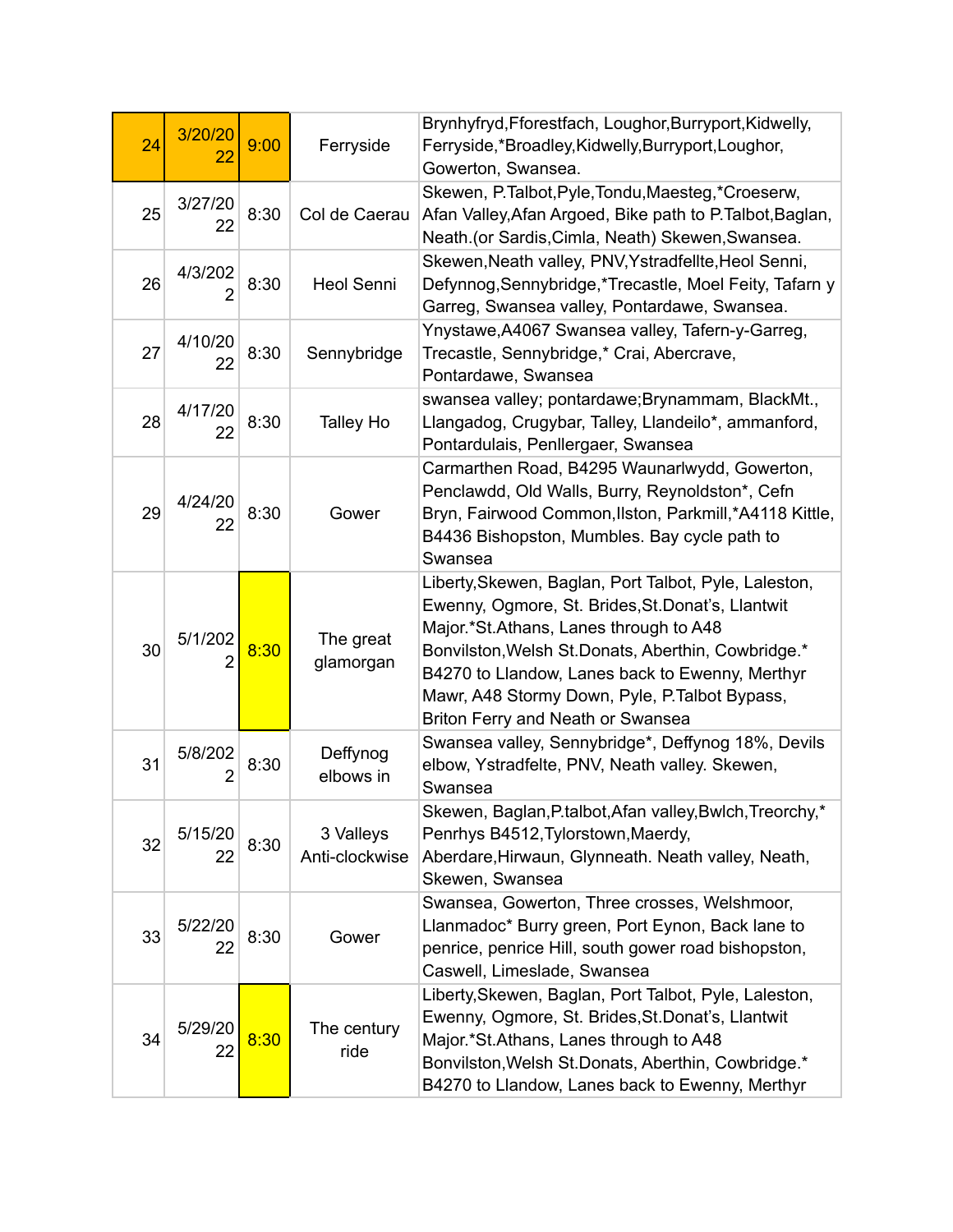|    |                           |      |                            | Mawr, A48 Stormy Down, Pyle, P. Talbot Bypass,<br>Briton Ferry and Neath or Swansea                                                                                                                          |
|----|---------------------------|------|----------------------------|--------------------------------------------------------------------------------------------------------------------------------------------------------------------------------------------------------------|
| 35 | 6/5/202                   | 8:30 | Croeserw                   | Skewen, Neath, Cimla, Afan valley, Cymmer, Croeserw,<br>Maesteg, Llangynwyd, Fforth-y-Gyfraith, Pyle,*Margam,<br>P.Talbot by-pass, Aberavon Beach. Baglan, Briton<br>Ferry, Neath, Skewen, Swansea           |
| 36 | 6/12/20<br>22             | 8:30 | Rhigos and<br><b>Bwlch</b> | Skewen, Neath Vally, Cefn Rhigos, Rhigos, treorchy*,<br>Bwlch, Afan Vally, Pt. Talbot, Briton Ferry bridge,<br>Swansea                                                                                       |
| 37 | 6/19/20<br>22             | 8:30 | Penderyn                   | Plasmarl, Pontardawe, Ystradgynlais, Starving hill,<br>Crynant, Neath valley, Hirwaun,<br>Penderyn, Ystradfellte, PNV. IVR, Abercraf,<br>Pontardawe, Swansea                                                 |
| 38 | 6/26/20<br>22             | 8:30 | The Northwest<br>Passage   | Ynystawe, Pontardawe, Cwmtwrch, Brynamman, Black<br>Mountain, Llangadog, Llanwrds, Crug-y -bar,<br>Brechfa, Horeb, Nantgaredig - Towy Bridge,<br>Carmarthen, Kidwelly, Llanelli, Gowerton, Clyne Valley      |
| 39 | 7/3/202<br>$\overline{2}$ | 8:30 | Glyncorrwg                 | Ynystawe, Yystradgylais, Crynant, Aberdulais, Tonna,<br>Cimla, Afan valley cycle path, Glyncorrwg* Port Talbot,<br>Briton Ferry, Swansea                                                                     |
| 40 | 7/10/20<br>22             | 8:30 | Maerdy<br>Mountain         | Neath B4242, Glynneath, Hirwaun, Rhigos, Treorchy*<br>Penrhys loop, Tylorstown, Maerdy mountain,<br>Aberdare, Hiraun, Glynneath, Neath valley, Swansea                                                       |
| 41 | 7/17/20<br>22             | 8:30 | Swiss valley               | Liberty, seafront, clyne valley, loughor, Llanelli coast,<br>Swiss valley cycleway, ammanford, pontardawe,<br>swansea                                                                                        |
| 42 | 7/24/20<br>22             | 8:30 | 4 valleys                  | Marsh road, Skewen, Baglan,<br>Margam, Pyle, Tondu, Shwt, Garw valley, Bettws,<br>Nantymoel, Bwlch, Treorchy, *Rhigos<br>Glynneath, IVR, Abercraf, Pontardawe, Swansea                                       |
| 43 | 7/31/20<br>22             | 8:30 | Hell of the<br>beacons     | Skewen, Neath valley, Hirwaun, Penderyn, Cwm<br>Cadlan, Llwyn-on reservoir, left onto A470 Storey arms,<br>left to Penderyn A4059, right to Ystradfellte,<br>Pontneathvaughan, Neath valley, Skewen, Swansea |
| 44 | 8/7/202<br>2              | 8:30 | Ammanford<br>Loop          | Any way we like                                                                                                                                                                                              |
| 45 | 8/14/20<br>22             | 8:30 | <b>Black Mountain</b>      | Ynystawe, Pontardawe, Cwmtwrch, Brynamman, Black<br>Mountain, Pont Fawr, Bethlehem, Llandeilo,* Llandybie,<br>Ammanford, Pontardulais.<br>Penllergaer, Morriston, Swansea                                    |
| 46 | 8/21/20<br>22             | 8:30 | Up and down                | Liberty, chemical road, pontardulais, hendy, Llannon,<br>xhands, gorslas, Ffairfach, Llandeilo*, Llandybie,<br>Ffairfach, Trapp, Ammanford, Pontardawe, Swansea                                              |